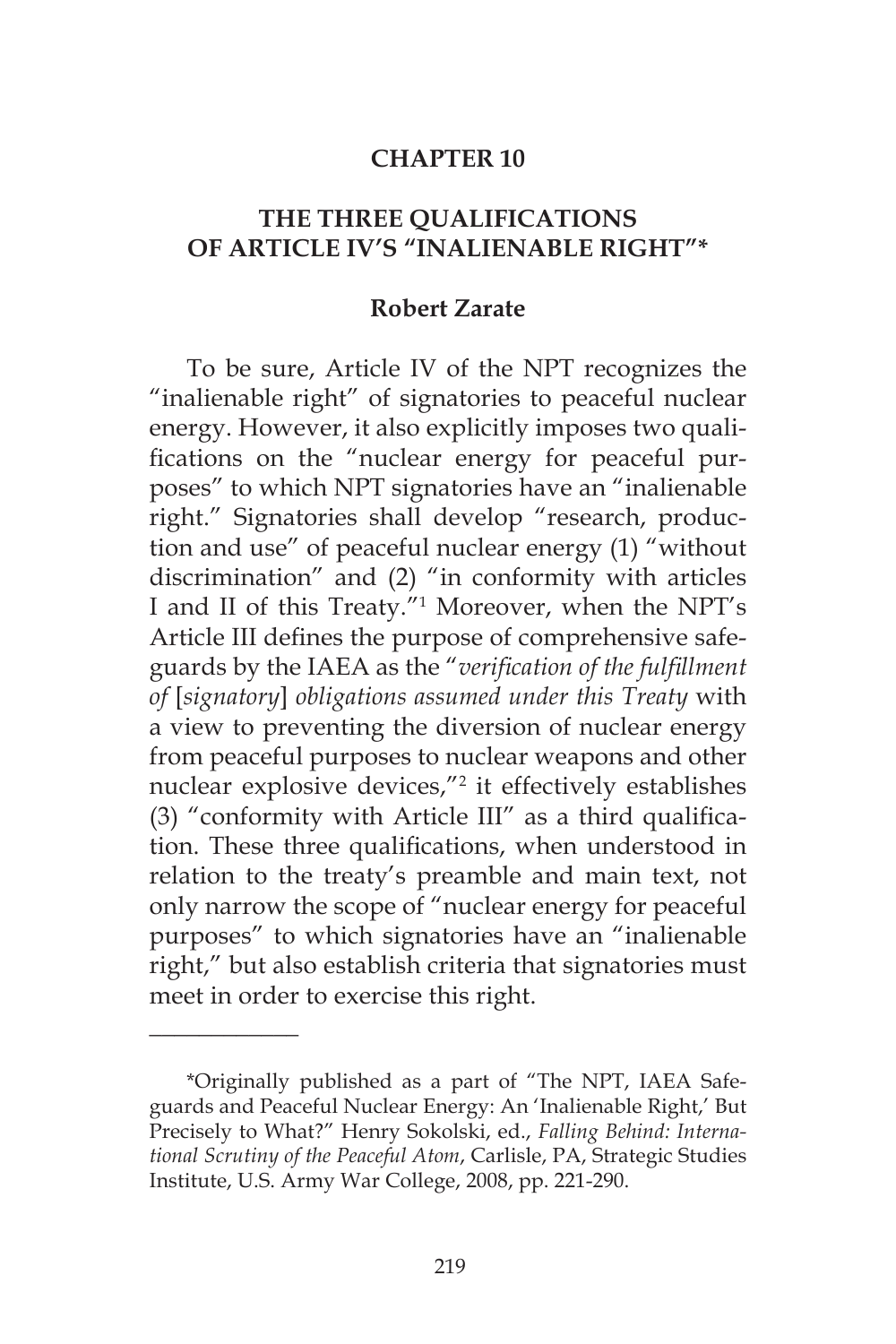To begin, paragraph seven of the NPT's preamble lays out the principle that addresses the special meaning of Article IV's first qualification, "without discrimination," within the context of the treaty.3 That paragraph affirms:

the principle that *the benefits* of peaceful applications of nuclear technology, including any technological byproducts which may be derived by nuclear-weapon States from the development of nuclear explosive devices, should be available for peaceful purposes to all Parties of the Treaty, whether nuclear-weapon or nonnuclear weapon States.4

To be clear, neither this principle (which hereinafter I refer to as the "benefits-without-discrimination" principle), nor any other part of the NPT, ever expressly requires that any specific *nuclear technology*, or any specific *peaceful application* of nuclear technology, be made available to all signatories, but rather that only *the benefits* of a given nuclear technology's peaceful application be made available somehow. In essence, this principle recognizes that some nuclear technologies and some peaceful applications of nuclear technology—to take an extreme example, so-called "nuclear explosions for peaceful purposes" in civilian mining, excavation, or canal-digging operations—may be too uneconomical, too proliferative, and too unsafeguardable to permit non-nuclear-weapon states to acquire and use them. Thus, when Article IV's first qualification applies this principle to peaceful nuclear energy, it appears to permit, in principle, the denial of a given nuclear technology or a given nuclear technology's peaceful application to a signatory as long as the benefits of the denied nuclear technology's peaceful application are made available somehow.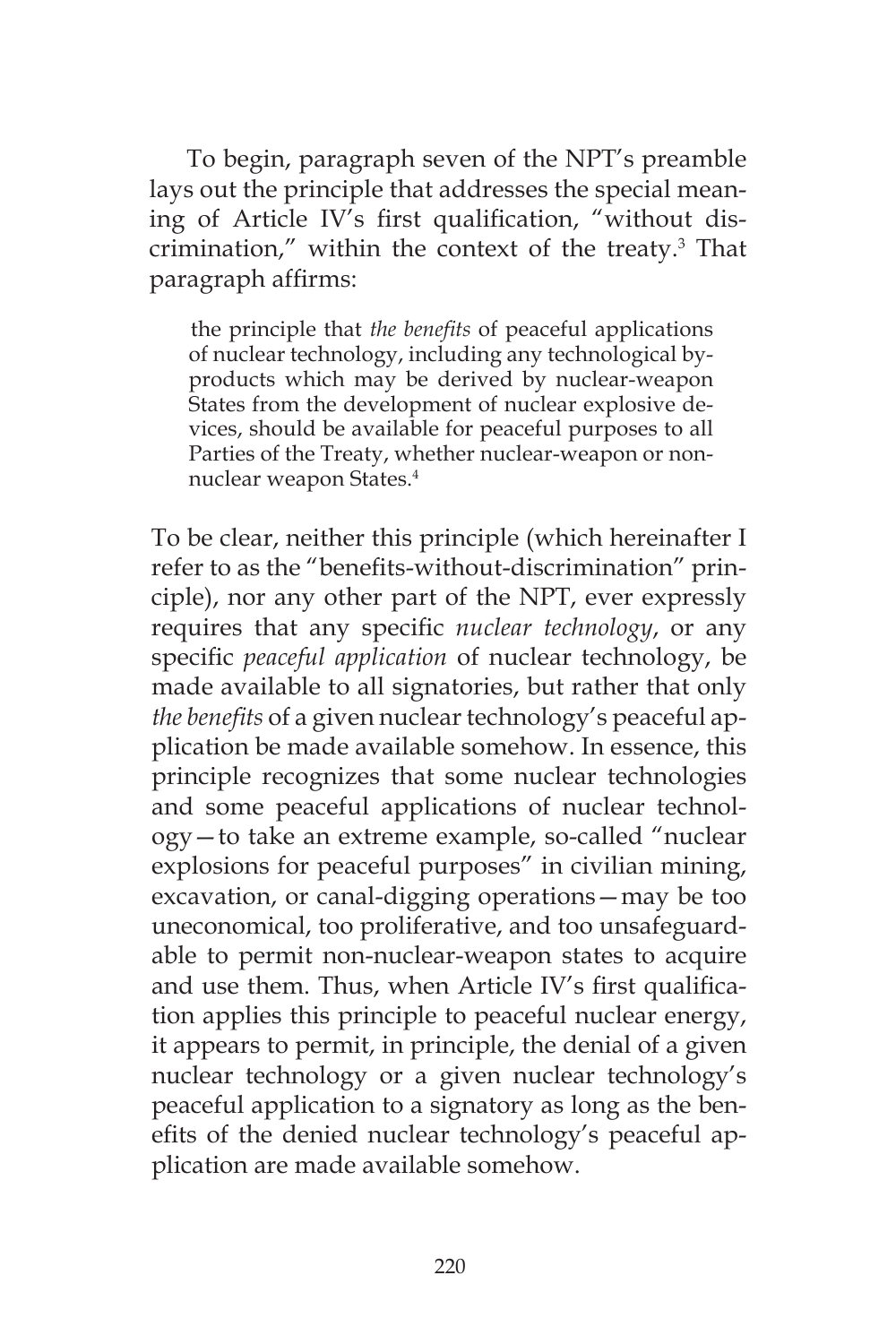Article IV's second qualification requires that the development of "research, production and use" of peaceful nuclear energy be "in conformity with articles I and II" of the NPT. These two articles articulate the NPT's main prohibitions against the direct and indirect proliferation of nuclear weapons by treaty signatories. Article I prohibits nuclear-weapon signatories from giving nuclear weapons and other nuclear explosive devices, or control over such devices, to "any recipient whatsoever," and also forbids them from "assist[ing], encourag[ing], or induc[ing]" any nonnuclear-weapon state "to manufacture or otherwise acquire" nuclear explosive devices.<sup>5</sup> Article II correspondingly prohibits non-nuclear-weapon signatories from receiving nuclear explosive devices, or control over such devices, and also forbids them from building or acquiring in any way nuclear explosive devices, and from receiving or seeking "any assistance in the manufacture" of such devices.<sup>6</sup> Article IV's second qualification therefore effectively narrows the scope of "nuclear energy for peaceful purposes" to which signatories have an "inalienable right" under Article IV, since peaceful nuclear energy "in conformity with articles I and II" excludes *not only* nuclear explosive technology for peaceful or non-peaceful purposes, *but also* other nuclear technology and assistance that could "assist, encourage or induce" non-nuclear-weapon states "to manufacture or otherwise acquire" nuclear explosive technology.<sup>7</sup>

Furthermore, the NPT's Article III requires each non-nuclear-weapon signatory to conclude a comprehensive safeguard agreement with the IAEA:

for the exclusive purpose of *verification of the fulfillment of its obligations assumed under this Treaty* with a view to preventing the diversion of nuclear energy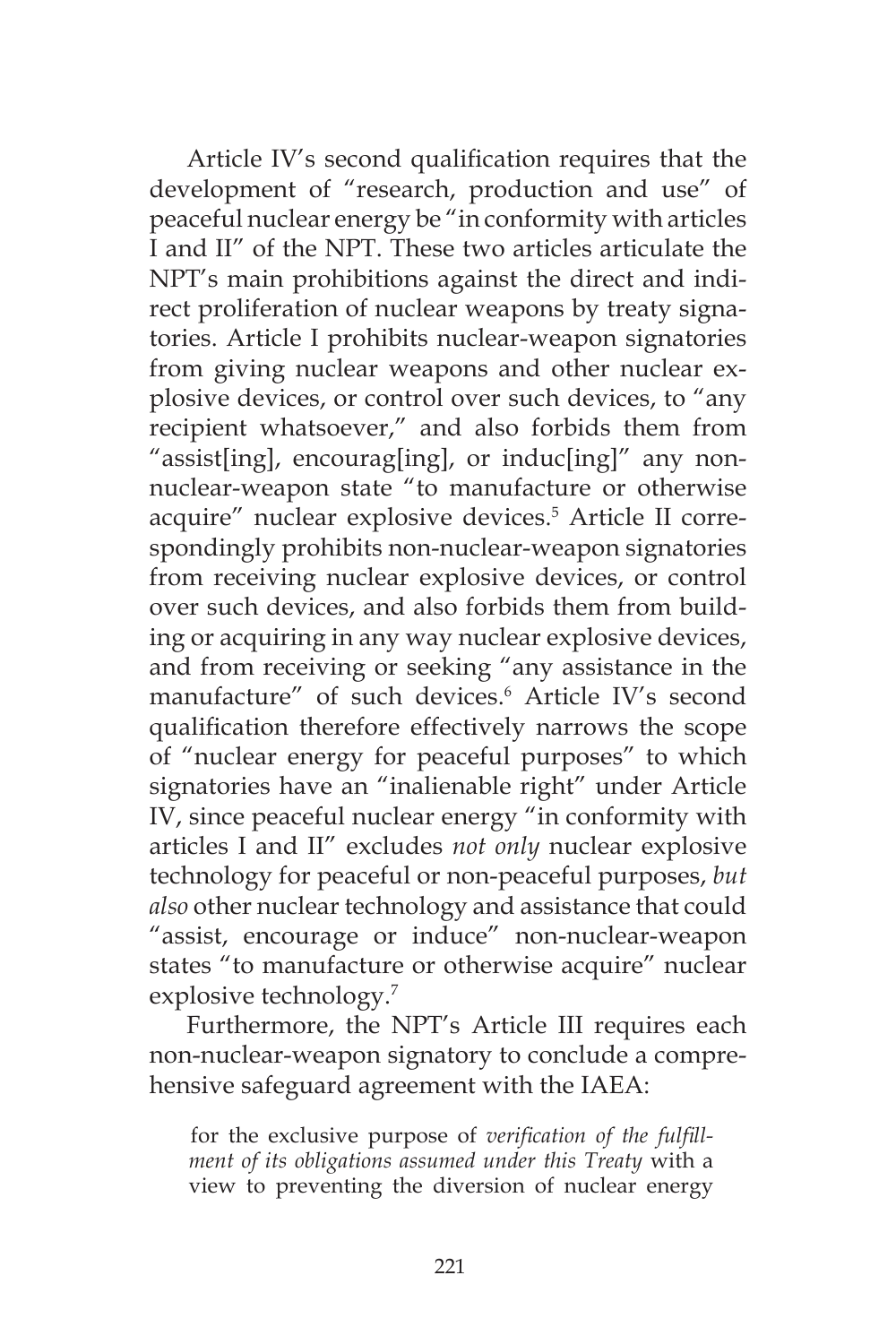from peaceful purposes to nuclear weapons and other nuclear explosive devices.<sup>8</sup>

By requiring non-nuclear-weapon signatories to submit to full-scope IAEA safeguards to verify the fulfillment of their obligations under Articles I and II, as well as other parts of the NPT, Article III effectively establishes a third legally-binding qualification on the "nuclear energy for peaceful purposes" to which signatories have an "inalienable right" under Article IV. That is, to develop "research, production and use" of peaceful nuclear energy "in conformity with articles I and II" necessarily implies full "conformity with Article III."9 Thus, Article IV's third qualification appears to recognize the "inalienable right" of a signatory to peaceful nuclear energy only when the signatory's nuclear activities are *effectively* safeguardable by the IAEA, and the signatory complies fully with its obligations under Article III of the NPT and related IAEA comprehensive safeguards agreements.10

## **ARTICLE IV'S THREE QUALIFICATIONS AND NUCLEAR EXPLOSIONS FOR PEACEFUL PURPOSES**

With respect to "nuclear explosions for peaceful purposes," the majority of the NPT negotiators understood that, at the time of their negotiations and for the foreseeable future, nuclear explosive technology in civilian projects not only lacked clear and immediate economic benefits, especially when compared to nonnuclear alternatives; but also possessed an unacceptable risk of nuclear proliferation since such technology *could not be effectively safeguarded by the IAEA*. Hence, the final text of the NPT denies non-nuclear-weapon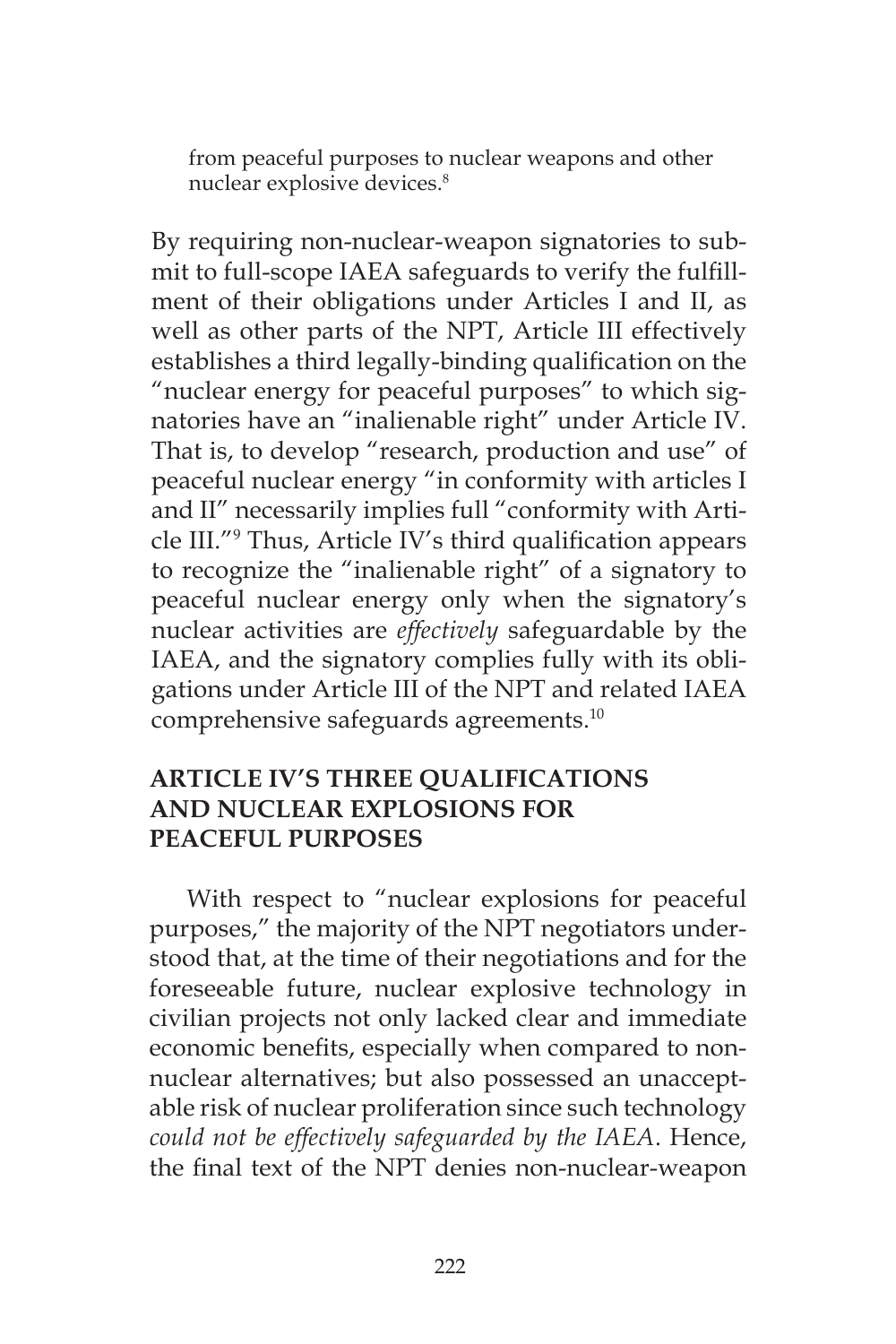signatories access both to nuclear explosive technology and its peaceful applications.

In conformity with the preamble's "benefits-without-discrimination" principle, though, the NPT's Article V outlines the framework by which non-nuclearweapon signatories could avail themselves of "the potential benefits" of nuclear explosive technology's peaceful application, if such economic benefits should ever materialize. The relevant part of Article V reads:

Each Party to the Treaty undertakes to take appropriate measures to ensure that, in accordance with this Treaty, under appropriate international observation and through appropriate international procedures, *potential benefits* from any peaceful applications of nuclear explosions will be made available to non-nuclear-weapon States Party to the Treaty on a *non-discriminatory basis* and that the charge to such Parties for the explosive devices used will be as low as possible and exclude any charge for research and development. Non-nuclear-weapon States Party to the Treaty shall be able to obtain such benefits, pursuant to a special international agreement or agreements, through an appropriate international body with adequate representation of non-nuclear-weapon States. . . .<sup>11</sup>

As the NPT's negotiation history reveals, many of the non-nuclear-weapon states represented at the ENDC did not view either the denial of nuclear explosive technology and its peaceful applications, or Article V's framework for providing the "potential benefits" of the denied nuclear explosive technology's peaceful applications, as discriminatory per se.12 For example, in late January 1968 Polish delegate Mieczyslaw Blusztajn remarked to the ENDC:

I should like once again to stress that *the right of all countries to conduct peaceful nuclear explosions is not at*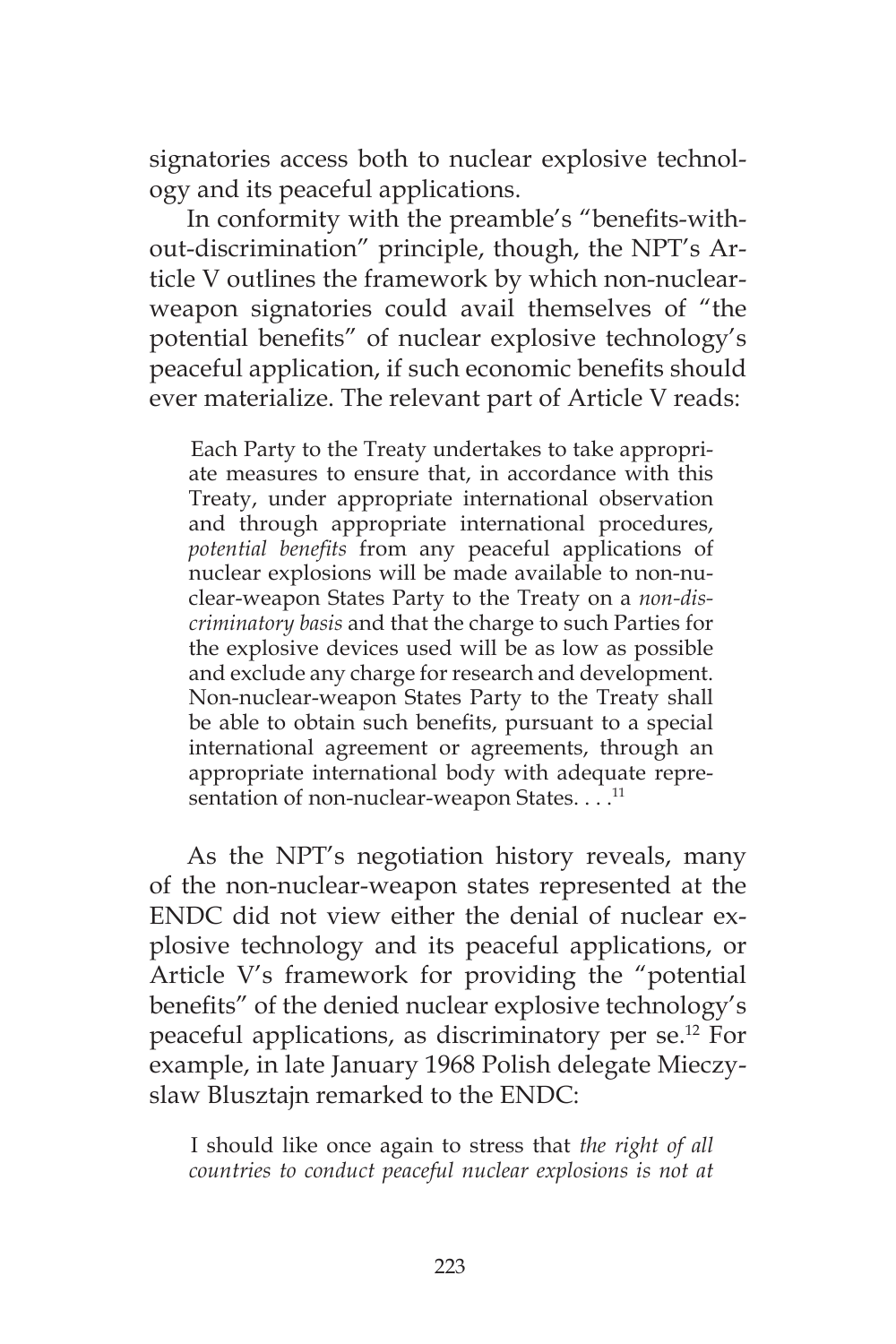*stake.* The only matter to be settled is the procedure and the conditions to be observed so that countries which forgo the manufacture of nuclear devices shall not be deprived of *the benefits* that may be derived from the use of nuclear explosives.<sup>13</sup>

Bulgarian delegate Kroum Christov echoed the Polish delegate's sentiments:

[I]t seems to us quite clearly impossible to admit and to include in the non-proliferation treaty the right to manufacture nuclear devices and to carry out nuclear explosions. *There is no question in this case of denying a right; nor should the prohibition of all activity of this nature be regarded as an infraction of that right.* Account is taken of a state of facts which, for reasons which cannot be refuted and which have been explained here at length, renders the manufacture of nuclear devices incompatible with a non-proliferation treaty. $14$ 

In retrospect, the efforts of NPT negotiators to limit the spread of nuclear explosive technology for peaceful purposes proved to be well-founded. Indeed, the "potential benefits" of so-called peaceful nuclear explosives ("PNEs") never materialized as non-nuclear explosive alternatives for mining, excavation, and canal-digging operations emerged as safer and more economical choices.15 In fact, in May 1995 the quadrennial NPT review conference reached the following conclusions about PNEs:

The Conference records that *the potential benefits* of the peaceful applications of nuclear explosions envisaged in article V of the Treaty *have not materialized*. In this context, the Conference notes that the potential benefits of the peaceful applications of nuclear explosions have not been demonstrated and that serious concerns have been expressed as to the environmental consequences that could result from the release of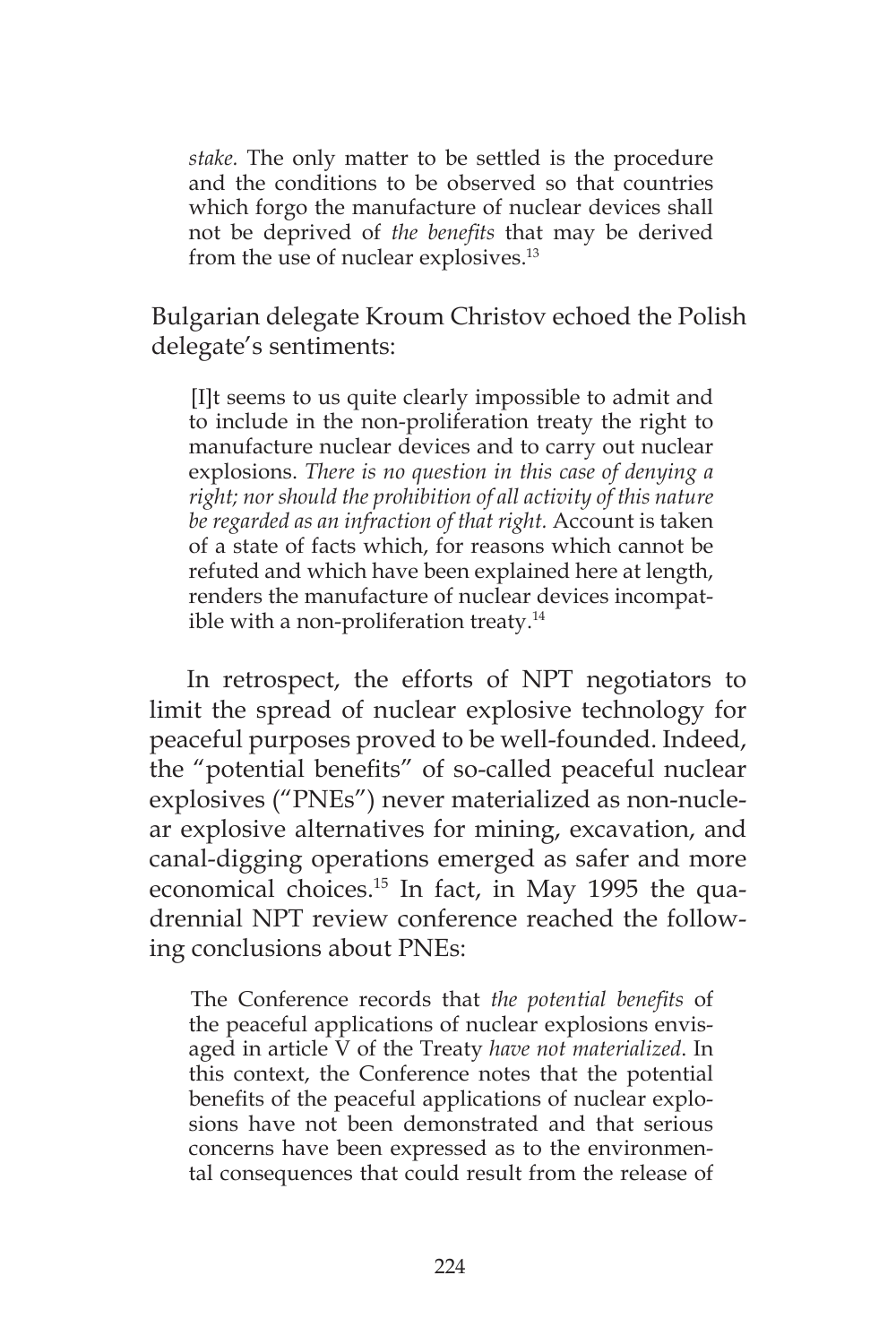radioactivity from such applications and on the risk of possible proliferation of nuclear weapons. Furthermore, no requests for services related to the peaceful applications of nuclear explosions have been received by IAEA since the Treaty entered into force. The Conference further notes that no State party has an active programme for the peaceful application of nuclear explosions.16

Moreover, though the *Comprehensive Nuclear-Test-Ban Treaty* has not entered into force, it has nonetheless established an international norm against the use of nuclear explosions, whether for non-peaceful or allegedly peaceful purposes.<sup>17</sup>

By prohibiting non-nuclear-weapon states from developing, accessing, and using so-called peaceful nuclear explosive devices, the NPT reinforces the importance of the following principle: When the IAEA cannot effectively safeguard the nuclear material involved in an allegedly peaceful application of nuclear technology, then the NPT does not protect the right of states to develop, access, or use that allegedly peaceful application of nuclear technology.

# **ARTICLE IV'S THREE QUALIFICATIONS AND NUCLEAR ENERGY FOR PEACEFUL PURPOSES**

In conformity with Article IV's three qualifications, then, both (a) the "benefits-without-discrimination" principle of the NPT's preamble, and (b) the framework by which Article V allows non-nuclearweapon signatories to avail themselves of the "potential benefits" of nuclear explosive technology's peaceful applications without providing them actual access to the technology or its peaceful application, can be applied to enrichment, reprocessing, and other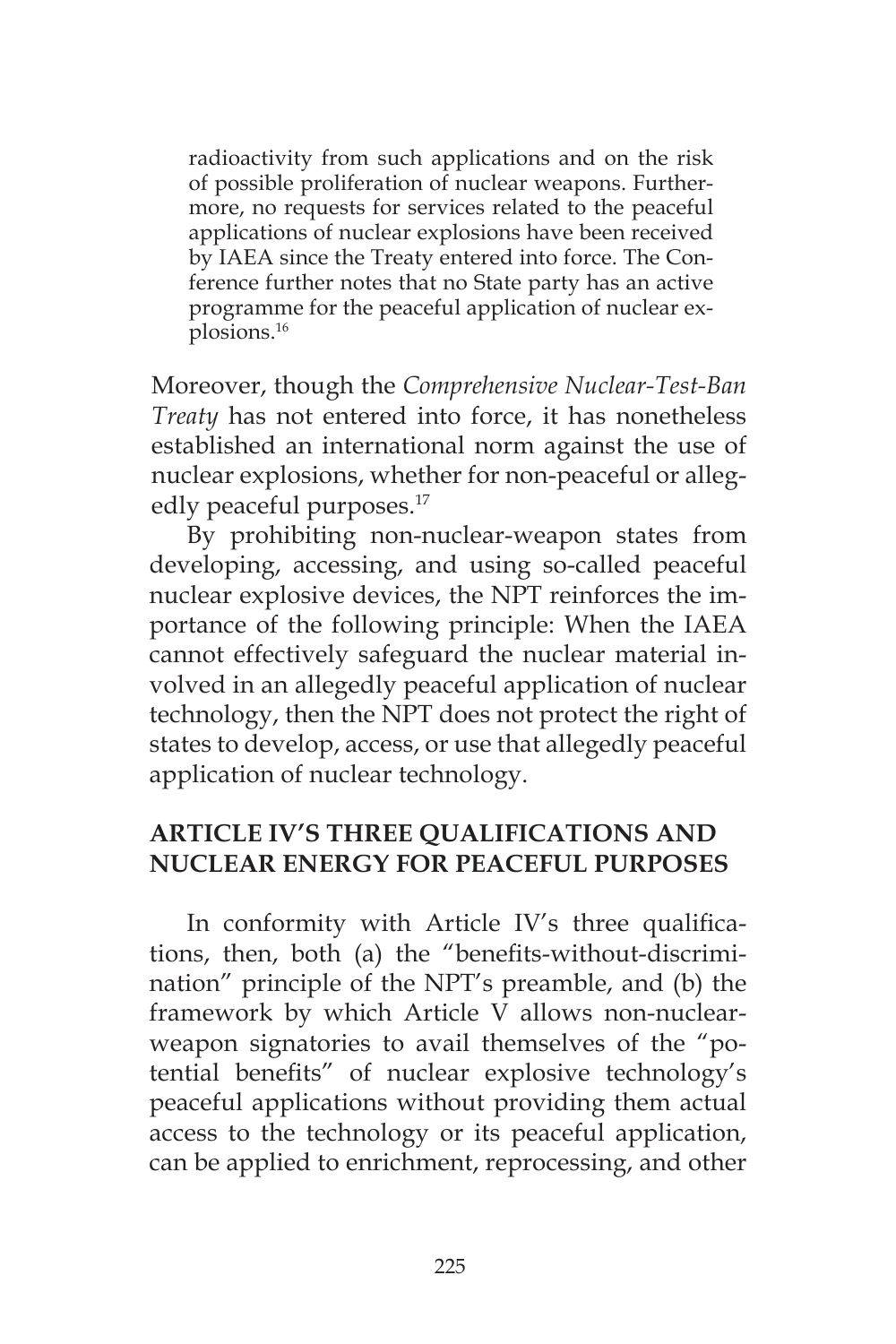sensitive nuclear fuel-making activities. Under a sustainable reading of the NPT, it is both plausible and consistent for governments to interpret Article IV as affirming the "inalienable right" of nuclear signatories to develop "research, production and use" of nuclear fuel-making only to the extent that such nuclear fuelmaking activities: (1) are economically beneficial in accordance with the treaty's preamble (Article IV's first qualification); (2) possess a low risk of proliferation in accordance with Articles I and II (Article IV's second qualification); and (3) are *effectively* safeguardable and undertaken in full compliance with NPT and IAEA safeguard obligations in accordance with Article III (Article IV's third qualification).<sup>18</sup> Moreover, it is both plausible and consistent with the treaty to forbid signatories from developing, acquiring, and using nuclear fuel-making technologies (especially those related to nuclear materials that the IAEA cannot effectively safeguard) that can assist them in manufacturing nuclear weapons under some circumstances at the very least, when they fail to comply with their obligations under the NPT's Article III and related IAEA safeguards agreements—as long as the benefits of peaceful applications of such nuclear fuel-making technologies are made available to them.<sup>19</sup>

As the NPT's negotiation history reveals, ENDC delegations from both nuclear-weapon states and nonnuclear-weapon states viewed nuclear fuel making in a manner similar to nuclear explosives for peaceful purposes: that is, as potentially aiding and even constituting the manufacture of nuclear weapons. For example, in September 1962 British delegate Sir Michael Wright told the ENDC:

The thing which is unique to a nuclear weapon is its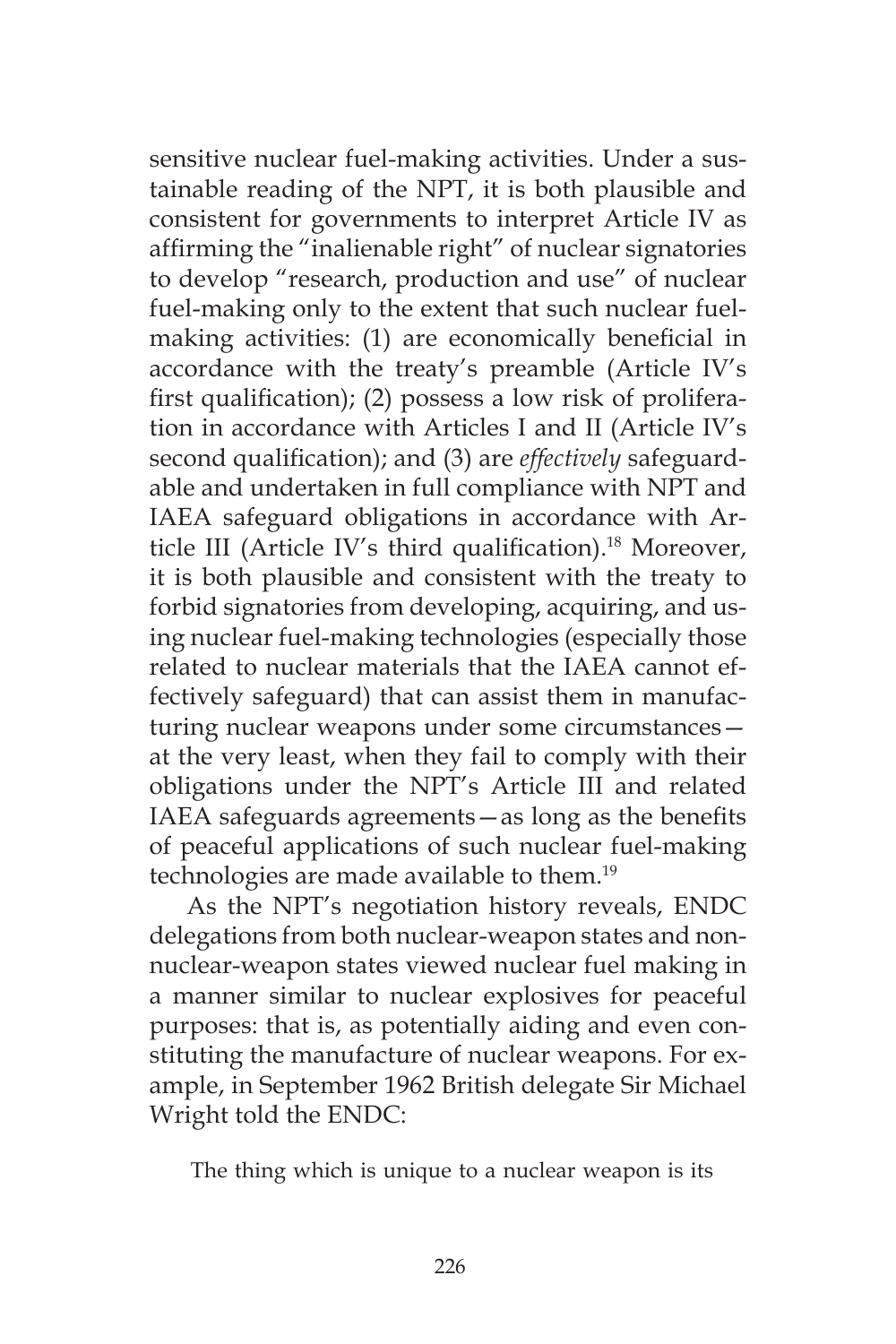warhead. And what is there in a nuclear warhead that is found in no other weapons? . . . It is the fissile material in the warhead; that is to say, the plutonium and uranium-235, the two fissile materials now most commonly used in nuclear weapons.

If we are to deal effectively with nuclear weapons, we must concentrate on the fissile material which every nuclear weapon has and which no other weapon has.<sup>20</sup>

In another example, in February 1966 Swedish delegate Alva Myrdal argued before the ENDC:

[T]o block the road to nuclear weapon development as early as possible . . . what we are facing is a long ladder with many rungs, and the practical question is: on which of these is it reasonable and feasible to introduce the international blocking? . . . *To prohibit just the final act of "manufacture" would seem to come late in these long chains of decisions*. . . . Could a middle link be found on which the prohibitory regulation should most definitely be focused?21

A month later, during a speech to the ENDC, Burmese delegate U. Maung Maung Gyi answered Myrdal's question:

An undertaking on the part of the non-nuclear weapon Powers not to manufacture nuclear weapons would in effect mean forgoing the production of fissionable material . . . and such production is the first essential step for the manufacture of these weapons and constitutes an important dividing line between restraint from and pursuit of the nuclear path.<sup>22</sup>

Proponents of the per se right or unqualified per se right reading of Article IV might counter the NPT's sustainable reading by claiming that Article IV's second paragraph necessarily obliges signatories to transfer any and all nuclear technology, materials,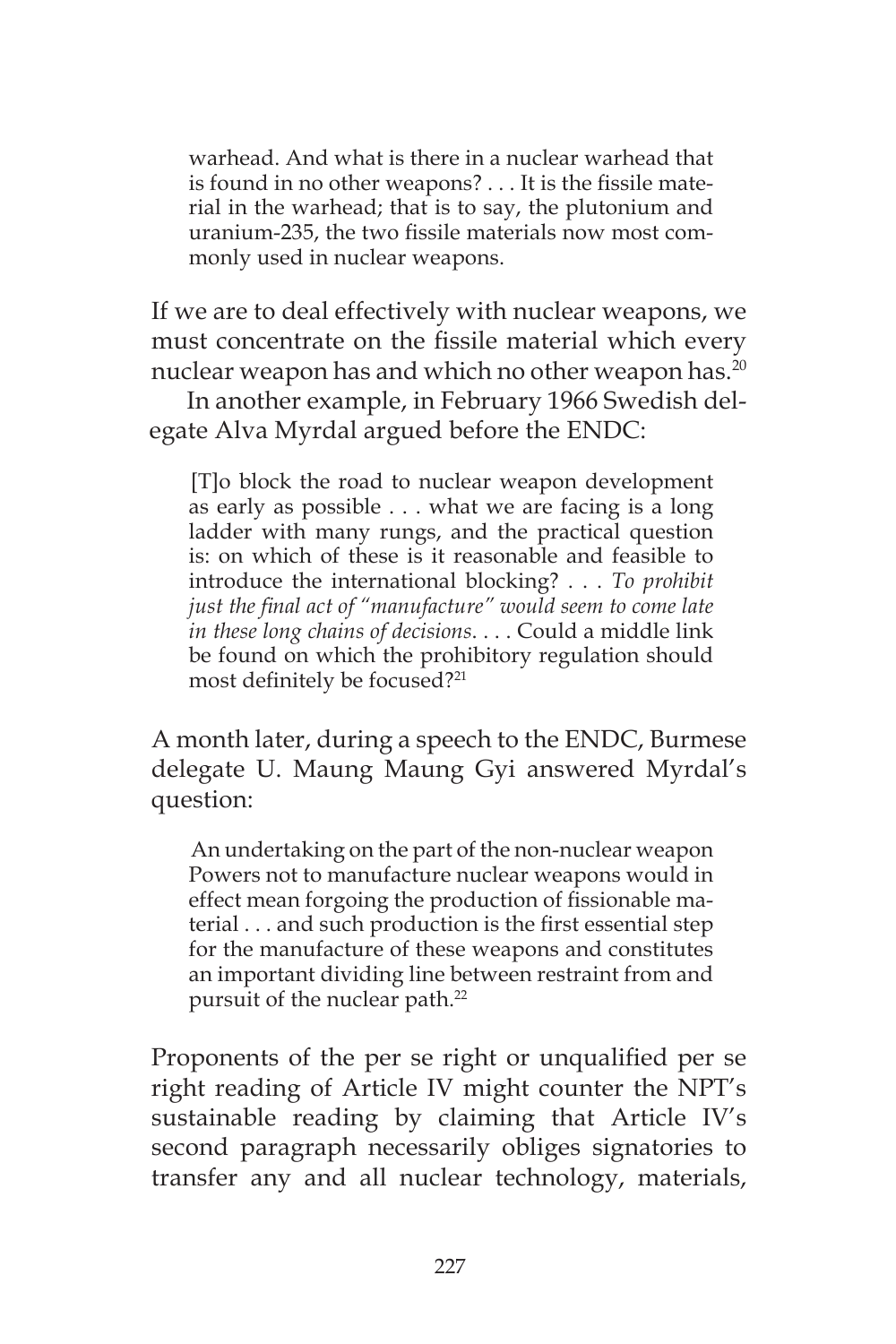and assistance—including nuclear fuel making—in an unqualified and unfettered manner. The relevant part of that paragraph states:

All the Parties of the Treaty undertake to facilitate, and have the right to participate in, the fullest possible exchange of equipment, materials and scientific and technological information for the peaceful uses of nuclear energy.<sup>23</sup>

It is important to note, though, that this paragraph is carefully worded to call not for "the fullest exchange," but rather for only "the fullest *possible* exchange," and thus actually encourages NPT signatories to exchange nuclear technology, materials, and know-how with great care, caution, and restraint.24 In May 2005, during a speech to the quadrennial NPT review conference, Christopher Ford (at the time the Principal Deputy Assistant Secretary of State for Verification, Compliance and Implementation) elaborated this point:

The use of the term "fullest possible" is an acknowledgement that cooperation may be limited. Parties are not compelled by Article IV to engage in nuclear cooperation with any given state—or to provide any particular form of nuclear assistance to any other state. The NPT does not require any specific sharing of nuclear technology between particular State Parties, nor does it oblige technology-possessors to share any specific materials or technology with non-possessors.25

"[T]o conform both to the overall objective of the NPT—strengthening security by halting nuclear proliferation—and to any Article I and III obligations," Ford added, "supplier states must consider whether certain types of assistance, or assistance to certain countries, are consistent with the nonproliferation purposes and obligations of the NPT, other interna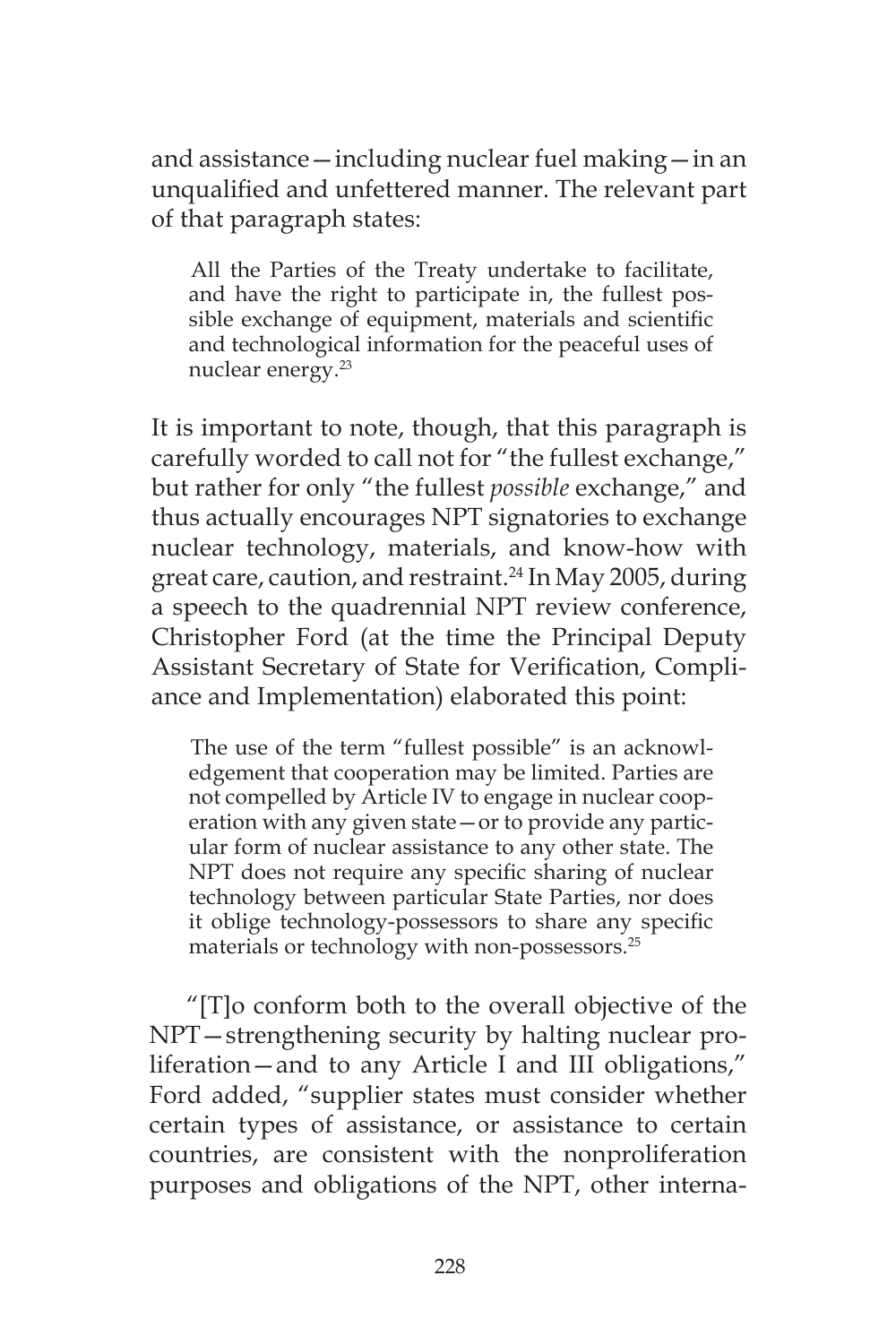tional obligations, and their own national requirements." NPT signatories, Ford concluded,

should withhold assistance if they believe that a specific form of cooperation would encourage or facilitate proliferation, or if they believe that a state is pursuing a nuclear weapons program in violation of Article II, is not in full compliance with its safeguards obligations, or is in violation of Article I.26

Moreover, by establishing no *per se* obligation or duty of nuclear exporters to give any specific nuclear technology, material or assistance, Article IV's second paragraph suggests that nuclear importers, at the same time, have no reciprocal *per se* right to receive or otherwise acquire any specific nuclear technology, material or assistance<sup>27</sup>

In sum, the analysis in this chapter suggests that the NPT does not affirm the "inalienable right" of signatories to nuclear materials and activities that the IAEA cannot effectively safeguard. In fact, this explains why the treaty prohibits non-nuclear-weapon signatories from developing, accessing, or using socalled "nuclear explosions for peaceful purposes," the most military-relevant of civilian applications of nuclear technology. Instead, the NPT appears to establish three qualifications of Article IV which condition the extent to which signatories have an "inalienable right" to develop and use peaceful nuclear energy key qualifications being a signatory's full compliance with its obligations under the NPT and IAEA comprehensive safeguards agreements, and the actual ability of the IAEA to administer *effective* safeguards on nuclear materials in a given civilian application of nuclear technology. But while the NPT may be understood as prohibiting non-nuclear-weapon signatories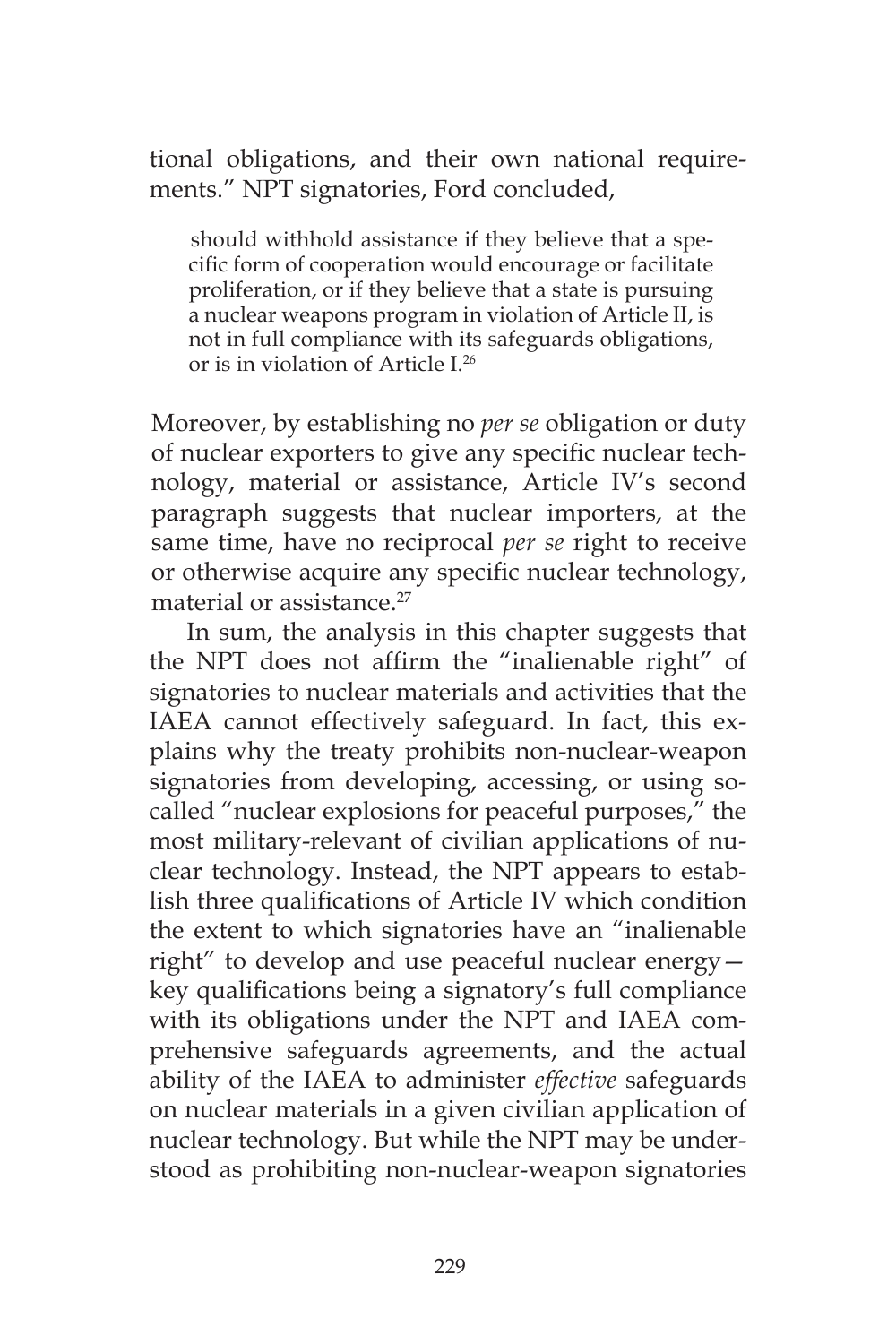from unsafeguardable nuclear materials and activities, the treaty also provides for mechanisms by which nuclear-weapon signatories can provide, individually or through multilateral frameworks, *the benefits* of proscribed, unsafeguardable peaceful applications of nuclear technology in a nondiscriminatory manner to non-nuclear-weapon signatories in full compliance.

#### **ENDNOTES - CHAPTER 10**

1. *The Treaty on the Non-Proliferation of Nuclear Weapons* (NPT), Art. IV, para. 1, available from *www.state.gov/www/global/arms/ treaties/npt1.html*.

2. NPT, Art. III, para. 1, emphasis added.

3. The NPT's negotiation history confirms that the "benefitswithout-discrimination" principle is meant to be understood in relation to Article IV. In August 1967, when American delegate William Foster (along with Soviet delegate Alexey Roshchin) introduced the first version of what we know today as Article IV, he said that the article's two paragraphs "are *specific elaborations of the principle stated in the preamble* 'that the benefits of peaceful applications of nuclear technology should be available for peaceful purposes to all Parties . . . whether nuclear-weapon or non-nuclear-weapon States'." See "Statement by ACDA Director [William] Foster to the Eighteen Nation Disarmament Committee: Draft Nonproliferation Treaty," ENDC/PV. 325, August 24, 1967, *Documents on Disarmament, 1967*, Washington, DC: U.S. Arms Control and Disarmament Agency, p. 345, emphasis added.

4. NPT, preamble, para. 7, emphasis added.

5. NPT, Art. I.

6. NPT, Art. II.

7. Albert Wohlstetter and colleagues stressed this point in studies conducted for a number of U.S. government agencies in the 1970s. In a 1979 report for ACDA, for example, they argued,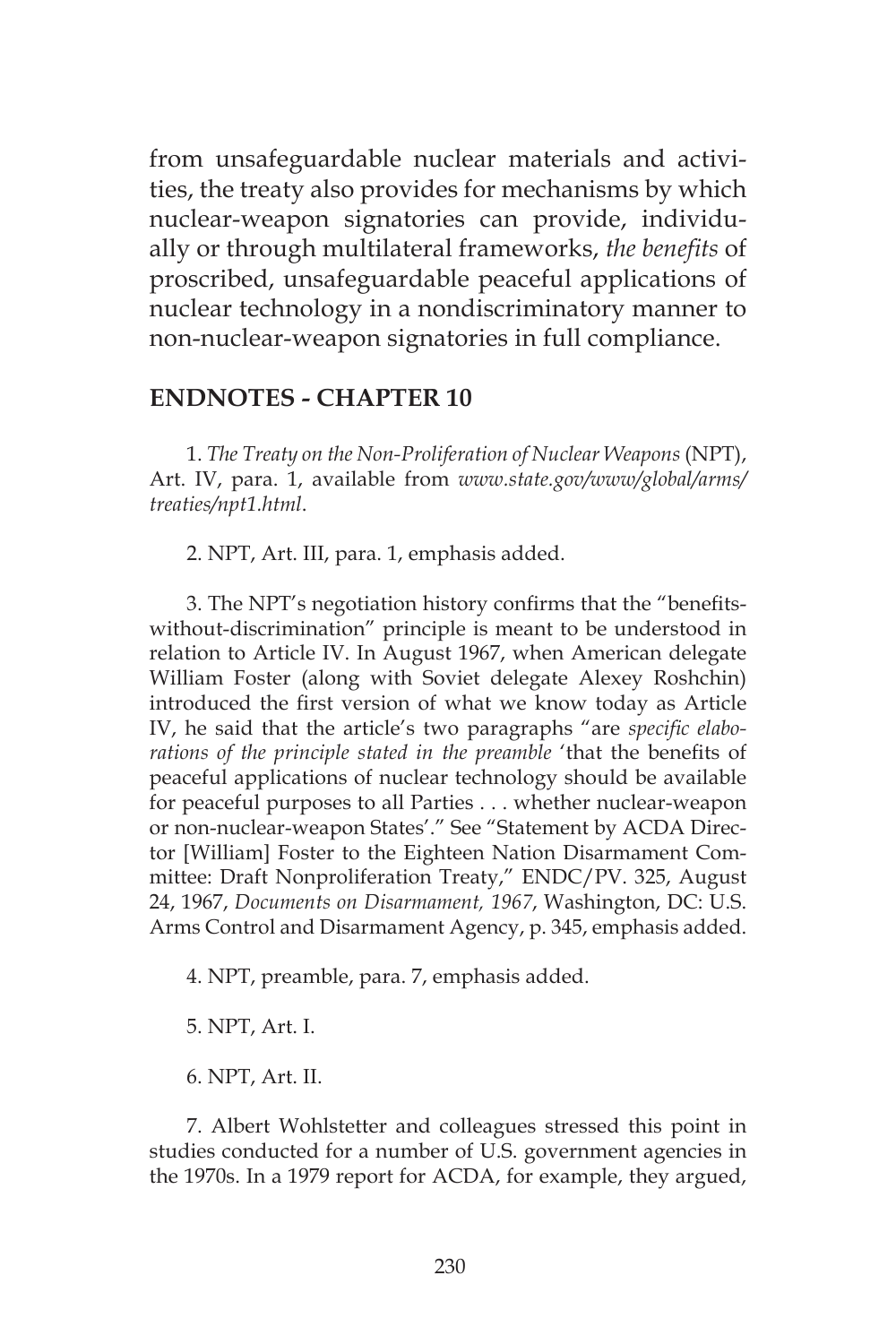"Article IV explicitly states that the inalienable right of all parties to the Treaty to the peaceful use of nuclear energy has to be in conformity with Articles I and II . . . [T]hese Articles are what make the Treaty a treaty against proliferation." See Albert Wohlstetter, Greg Jones, and Roberta Wohlstetter, *Towards a New Consensus on Nuclear Technology*, Vol. 1, 1979, PH 78-04 - 832-33, a summary report prepared for the U.S. Arms Control and Disarmament Agency, Contract #AC7 NC-106, Los Angeles, CA: Pan-Heuristics, July 6, 1979, pp. 34-35. A few years later, Eldon V. C. Greenberg reiterated this point in a legal memorandum on the NPT's relation to plutonium fuel-making and use:

There is, in short, a dynamic tension in the Treaty between its prohibitions and its injunctions to cooperate in peaceful uses of nuclear energy. An analysis of the language and history of the NPT, and particularly the key phrase "in conformity with [articles I and II]" in Article IV, paragraph 1, which is the link between the Treaty's promises and its prohibitions, tends to support the conclusion that Articles I, II and IV must be read together in such a way that assistance or activities which are ostensibly peaceful and civilian in nature do not as a practical matter lead to proliferation of nuclear weapons. The NPT, in other words, can and should be read as permitting the evaluation of such factors as proliferation risk, economic or technical justification, and safeguards effectiveness in assessing the consistency of specific or generic types of assistance and activities with the Treaty's restrictions, to ensure that action is not taken in the guise of peaceful applications of nuclear energy under Article IV which in fact is violative of the prohibitions of Articles I and II.

See Eldon V. C. Greenberg, "The NPT and Plutonium," Washington, DC: Nuclear Control Agency, 1993, p. 10.

8. NPT, Art. III, para. 1, emphasis added.

9. It is of interest to note that both the 2000 NPT Review Conference and 2006 summit of the Non-Aligned Movement released a politically-binding final document affirming that "nothing in the Treaty shall be interpreted as affecting the inalienable right of all the parties to the Treaty to develop research, production and use of nuclear energy for peaceful purposes without discrimination and in conformity with articles I, II *and* III of the Treaty."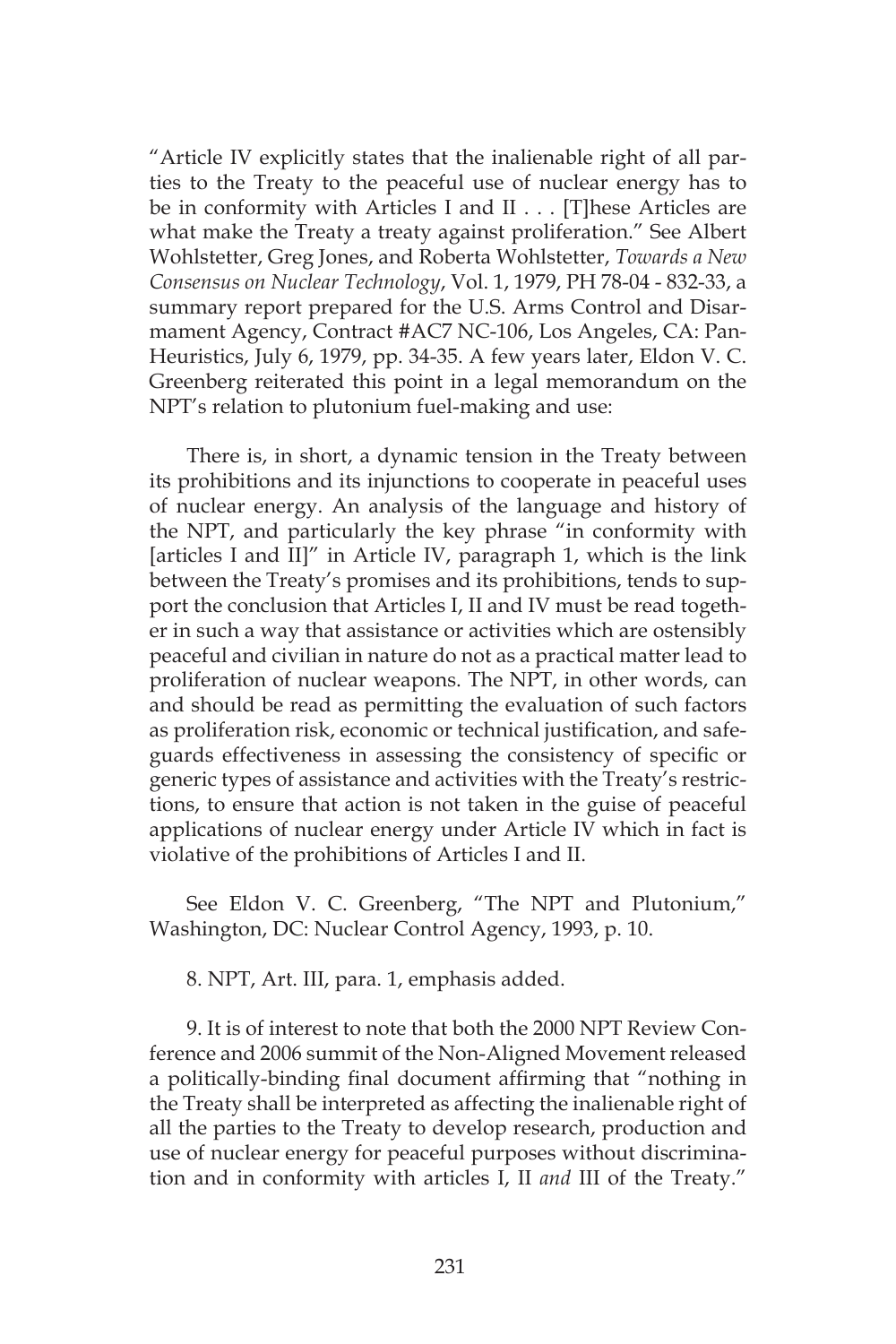See 2000 Review Conference of the Parties to the Treaty on the Non-Proliferation of Nuclear Weapons, *Final Document,* NPT/ CONF.2000/28 (Parts I and II), p. 8, para. 2, available from *disarmament2.un.org/wmd/npt/finaldoc.html*; and Fourteenth Summit Conference of the Heads of State or Government of the Non-Aligned Movement, *Final Document*, NAM 2006/Doc.1/Rev. 3, September, 16, 2006, para. 95. I am grateful to Andreas Persbo, a nuclear law and policy researcher at the Verification Research, Training and Information Centre ("VERTIC") in London, UK, who first drew my attention to this passage of the 2000 NPT Review Conference's *Final Document.*

10. *Cf.* Henry D. Sokolski and George Perkovich, "It's Called *Non*proliferation," *Wall Street Journal*, April 29, 2005, p. A16, available from *http://www.npec-web.org/Frameset.asp?PageType=Si ngle&PDFFile=OpEd50429ItsCalledNonprolife&PDFFolder=OpEds*; and George Perkovich, "Defining Iran's Nuclear Rights," Washington, DC: Carnegie Endowment for International Peace, September 7, 2006, available from *www.carnegieendowment.org/npp/ publications/index.cfm?fa=view&id=18687>*.

11. NPT, Art. V, emphases added.

12. Exceptions included Brazil, the government of which had argued before the ENDC that non-nuclear-weapon states should be allowed to develop peaceful nuclear explosive devices. For example, see "Brazilian Amendments to the Draft Nonproliferation Treaty," ENDC/201, October 31, 1967, U.S. Arms Control and Disarmament Agency, *Documents on Disarmament, 1967*, Publication No. 46, Washington, DC: U.S. Government Printing Office, July 1968, p. 546.

13. ENDC/PV. 359 (January 25, 1968), p. 6, emphasis added, available from *www.hti.umich.edu/e/endc/*.

14. ENDC/PV. 360 (January 30, 1968), p. 7, emphasis added, available from *www.hti.umich.edu/e/endc/*.

15. On the comparative economics and proliferation dangers of PNEs, see Thomas Blau, *Rational Policy-Making and Peaceful Nuclear Explosives*, Doctoral Dissertation, Department of Political Science, University of Chicago, December 1972.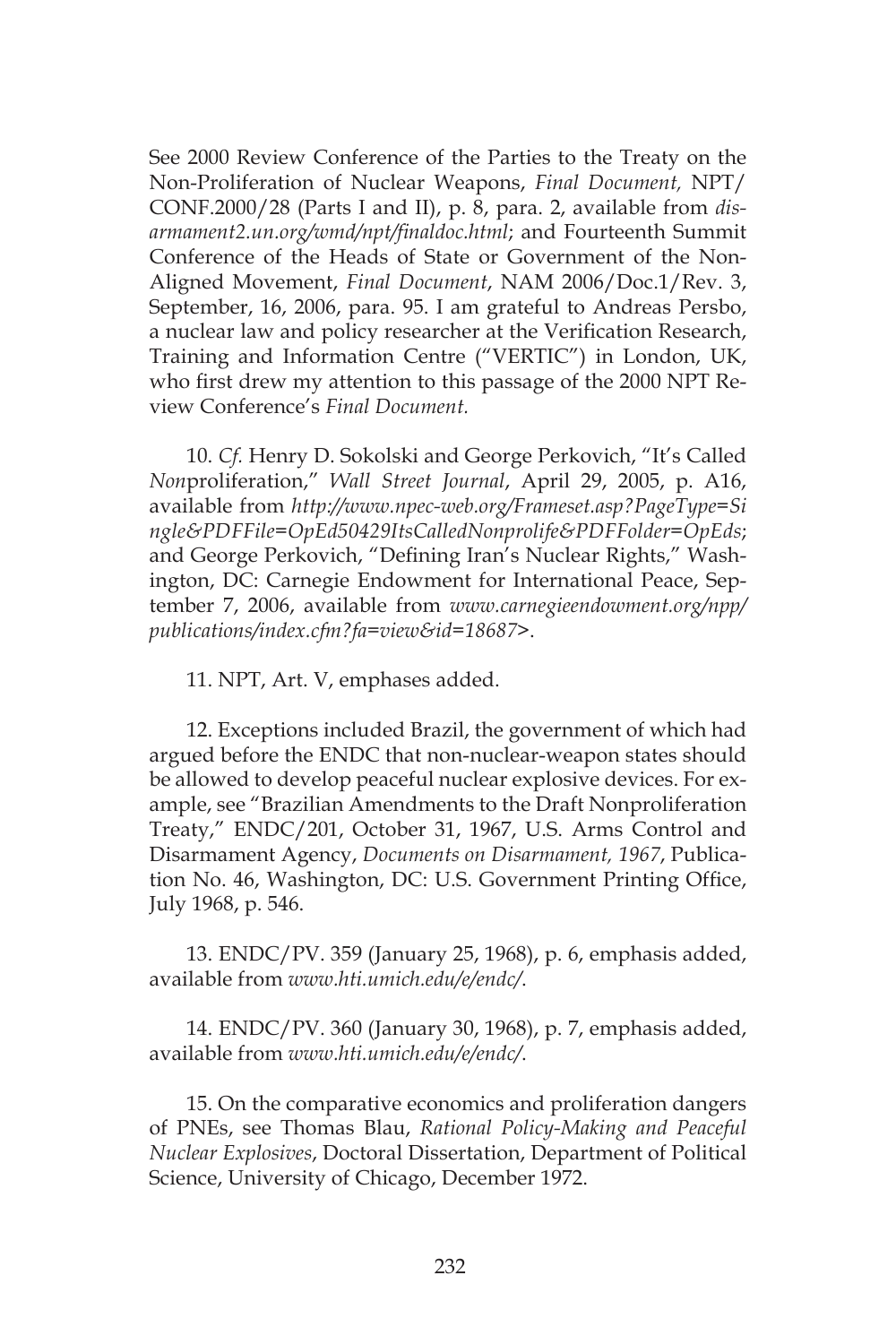16. *Report of Main Committee III*, Treaty on the Nonproliferation of Nuclear Weapons Review and Extension Conference, May 5, 1995, NPT/CONF.1995/MC.III/1, sec. I, para. 2, emphasis added, available from *www.un.org/Depts/ddar/nptconf/162.htm*.

17. *Comprehensive Nuclear-Test-Ban Treaty*, Opened for signature, September 24, 1996, 35 I.L.M. 1430, available from *www. state.gov/www/global/arms/treaties/ctb.html*.

18. Here, I use what I view to be Article IV's three qualifications on the "nuclear energy for peaceful purposes" to which NPT signatories have an "inalienable right," to elaborate Eldon V. C. Greenberg's argument for the specific facts and circumstances under which peaceful nuclear energy should not be permissible:

If the [proliferation] risks are great, if there can be no reasonable civilian justification for particular forms of assistance or activities, and if there can be no certainty that safeguards would be effective with respect to such assistance or activities, then a presumption should arise under the Treaty that such assistance or activities are not for a permissible, peaceful purpose but are rather for a weapons or explosive purpose and therefore in violation of Articles I and II. Only in this way can there be any assurance that the NPT's objectives will be achieved.

See Greenberg, p. 13.

19. *Cf.* Eldon V. C. Greenberg's legal memorandum on the NPT and plutonium fuel-making, which argues:

[T]he distinction between permissible and impermissible activities must come down ultimately to quite pragmatic considerations. Activities must not be free from the Treaty's prohibitions just by virtue of being denominated "peaceful," civilian," power" or "research." The Treaty must be interpreted as viewing proliferation through something more than an "explosive lens." Rather, depending upon the facts and circumstances, assistance and activities relating to declared "peaceful," civilian," "power" or "research" purposes may be subject to the NPT's restrictions, if an evaluation of all the facts and circumstances, including such factors as economic or technical justification or effectiveness of safeguards, would indicate that the legitimacy of the assistance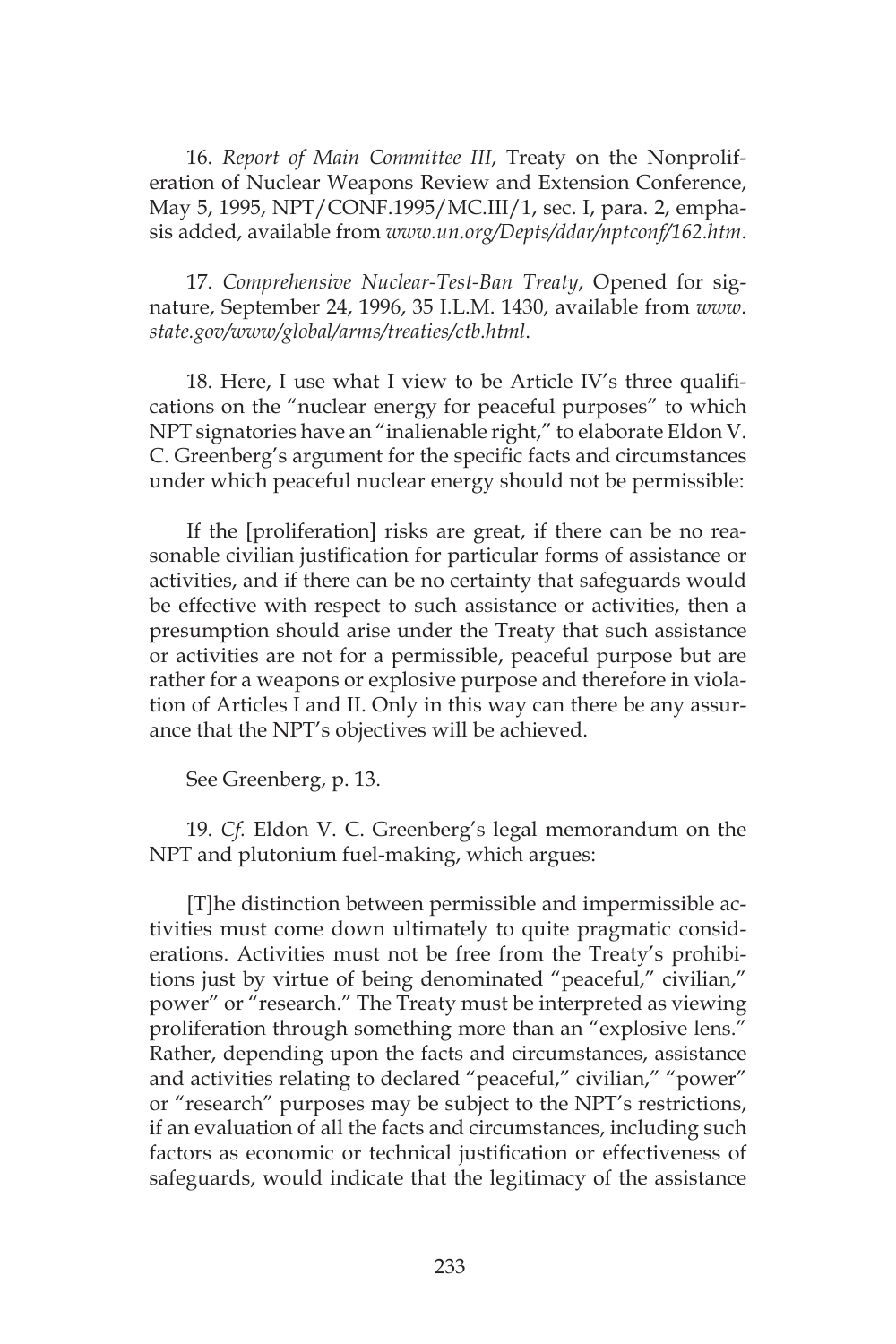and/or activity is questionable. Such a pragmatic, rather than a formalistic reading of the Treaty, is most consistent with the overriding purpose of stemming the proliferation of nuclear weapons.

See Greenberg, "The NPT and Plutonium," p. 24.

20. ENDC/PV. 82 (September 7, 1962), p. 37, emphasis added, available from *www.hti.umich.edu/e/endc/*. See also "British Paper Submitted to the Eighteen Nation Disarmament Committee: Technical Possibility of International Control of Fissile Material Production," ENDC/60, August 31, 1962 (Corr. 1, November 27, 1962), in U.S. Arms Control and Disarmament Agency, *Documents on Disarmament, 1962*, Publication No. 19, Vol. 2 of 2, Washington, DC: U.S. Government Printing Office, November 1963, pp. 834-852.

21. "Statement by the Swedish Representative [Alva Myrdal] to the Eighteen Nation Disarmament Committee: Nonproliferation of Nuclear Weapons," ENDC/PV. 243, February 24, 1966, in U.S. Arms Control and Disarmament Agency, *Documents on Disarmament, 1966*, Publication No. 43, Washington, DC: U.S. Government Printing Office, September 1967, p. 56, emphasis added.

22. ENDC/PV. 250, March 22, 1966, p. 28, emphasis added, available from *www.hti.umich.edu/e/endc/*.

23. NPT, Art. IV, para. 2, emphasis added.

24. As strategist Albert Wohlstetter and colleagues argued in a 1979 report for the U.S. Arms Control and Disarmament Agency:

If the "fullest possible exchange" were taken to include the provision of stocks of highly concentrated fissile material within days or hours of being ready for incorporation into an explosive, this would certainly "assist" an aspiring nonnuclear weapons state in making such an explosive. No reasonable interpretation of the Nonproliferation Treaty would say that the Treaty intends, in exchange for an explicitly revocable promise by countries without nuclear explosives not to make them or acquire them, to transfer to them material that is within days or hours of being